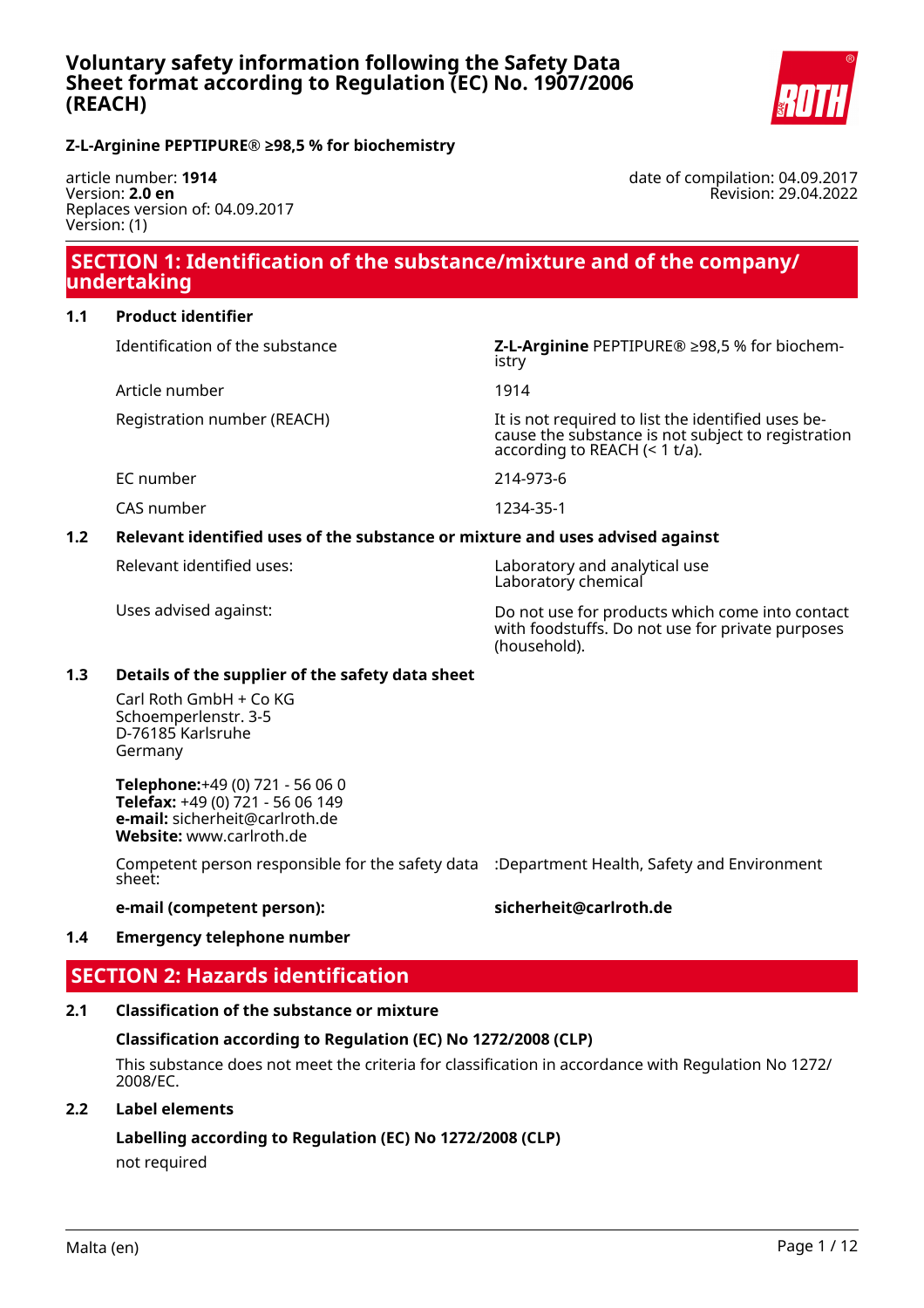

# **Z-L-Arginine PEPTIPURE® ≥98,5 % for biochemistry**

article number: **1914**

## **2.3 Other hazards**

#### **Results of PBT and vPvB assessment**

According to the results of its assessment, this substance is not a PBT or a vPvB.

# **SECTION 3: Composition/information on ingredients**

### **3.1 Substances**

| Name of substance | Z-L-Arginine              |
|-------------------|---------------------------|
| Molecular formula | $C_{14}H_{20}N_{4}O_{4}$  |
| Molar mass        | 308,3 $9/$ <sub>mol</sub> |
| CAS No            | 1234-35-1                 |
| EC No             | 214-973-6                 |

# **SECTION 4: First aid measures**

### **4.1 Description of first aid measures**



## **General notes**

Take off contaminated clothing.

#### **Following inhalation**

Provide fresh air.

#### **Following skin contact**

Rinse skin with water/shower.

#### **Following eye contact**

Rinse cautiously with water for several minutes.

#### **Following ingestion**

Rinse mouth. Call a doctor if you feel unwell.

- **4.2 Most important symptoms and effects, both acute and delayed** Symptoms and effects are not known to date.
- **4.3 Indication of any immediate medical attention and special treatment needed** none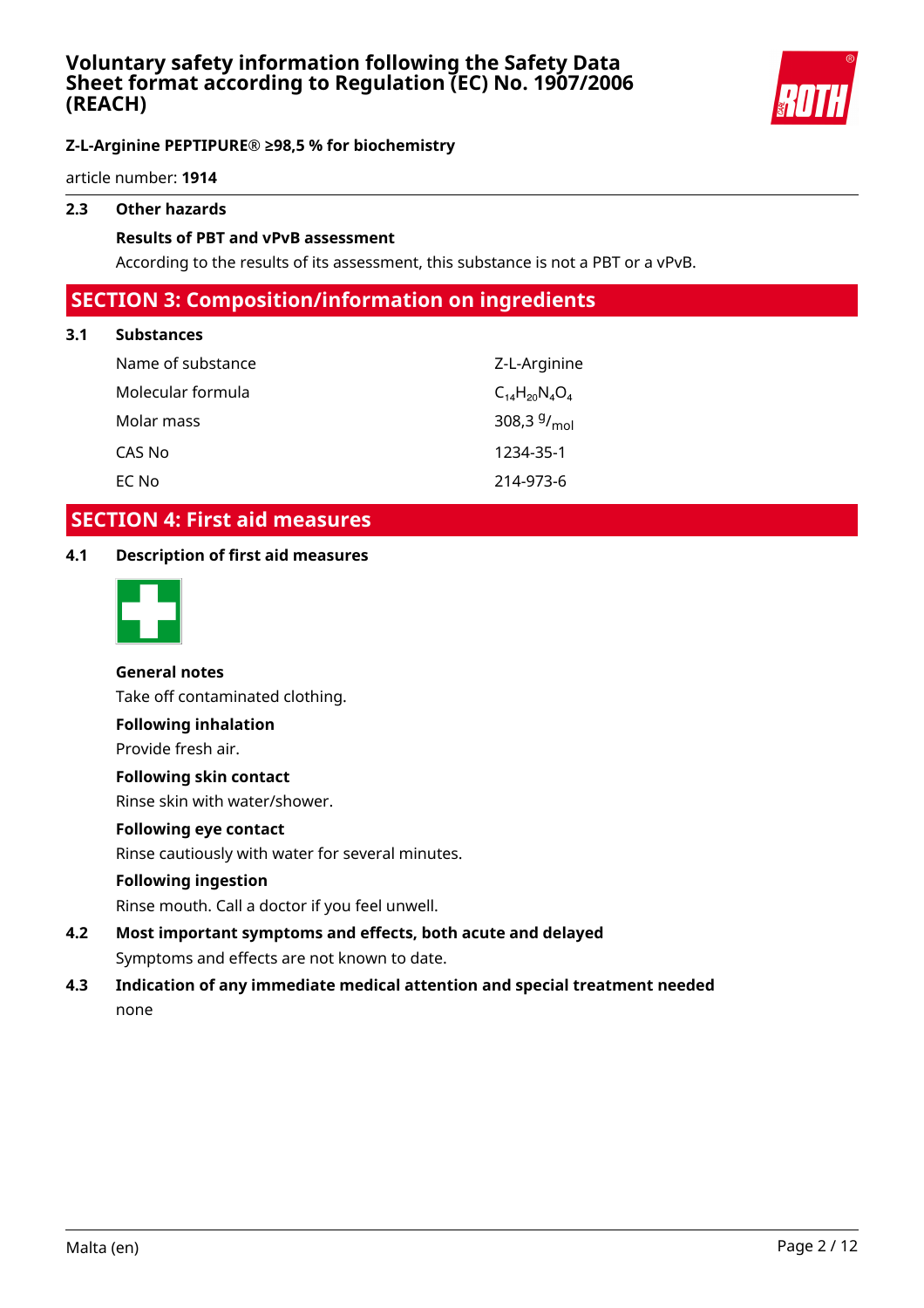

**Z-L-Arginine PEPTIPURE® ≥98,5 % for biochemistry**

article number: **1914**

# **SECTION 5: Firefighting measures**

#### **5.1 Extinguishing media**



#### **Suitable extinguishing media**

co-ordinate firefighting measures to the fire surroundings water, foam, dry extinguishing powder, ABC-powder

### **Unsuitable extinguishing media**

water jet

#### **5.2 Special hazards arising from the substance or mixture**

Combustible.

### **Hazardous combustion products**

In case of fire may be liberated: Nitrogen oxides (NOx), Carbon monoxide (CO), Carbon dioxide (CO₂)

#### **5.3 Advice for firefighters**

In case of fire and/or explosion do not breathe fumes. Fight fire with normal precautions from a reasonable distance. Wear self-contained breathing apparatus.

# **SECTION 6: Accidental release measures**

**6.1 Personal precautions, protective equipment and emergency procedures**



#### **For non-emergency personnel**

No special measures are necessary.

**6.2 Environmental precautions**

Keep away from drains, surface and ground water.

#### **6.3 Methods and material for containment and cleaning up**

#### **Advice on how to contain a spill**

Covering of drains. Take up mechanically.

#### **Advice on how to clean up a spill**

Take up mechanically.

#### **Other information relating to spills and releases**

Place in appropriate containers for disposal. Ventilate affected area.

#### **6.4 Reference to other sections**

Hazardous combustion products: see section 5. Personal protective equipment: see section 8. Incompatible materials: see section 10. Disposal considerations: see section 13.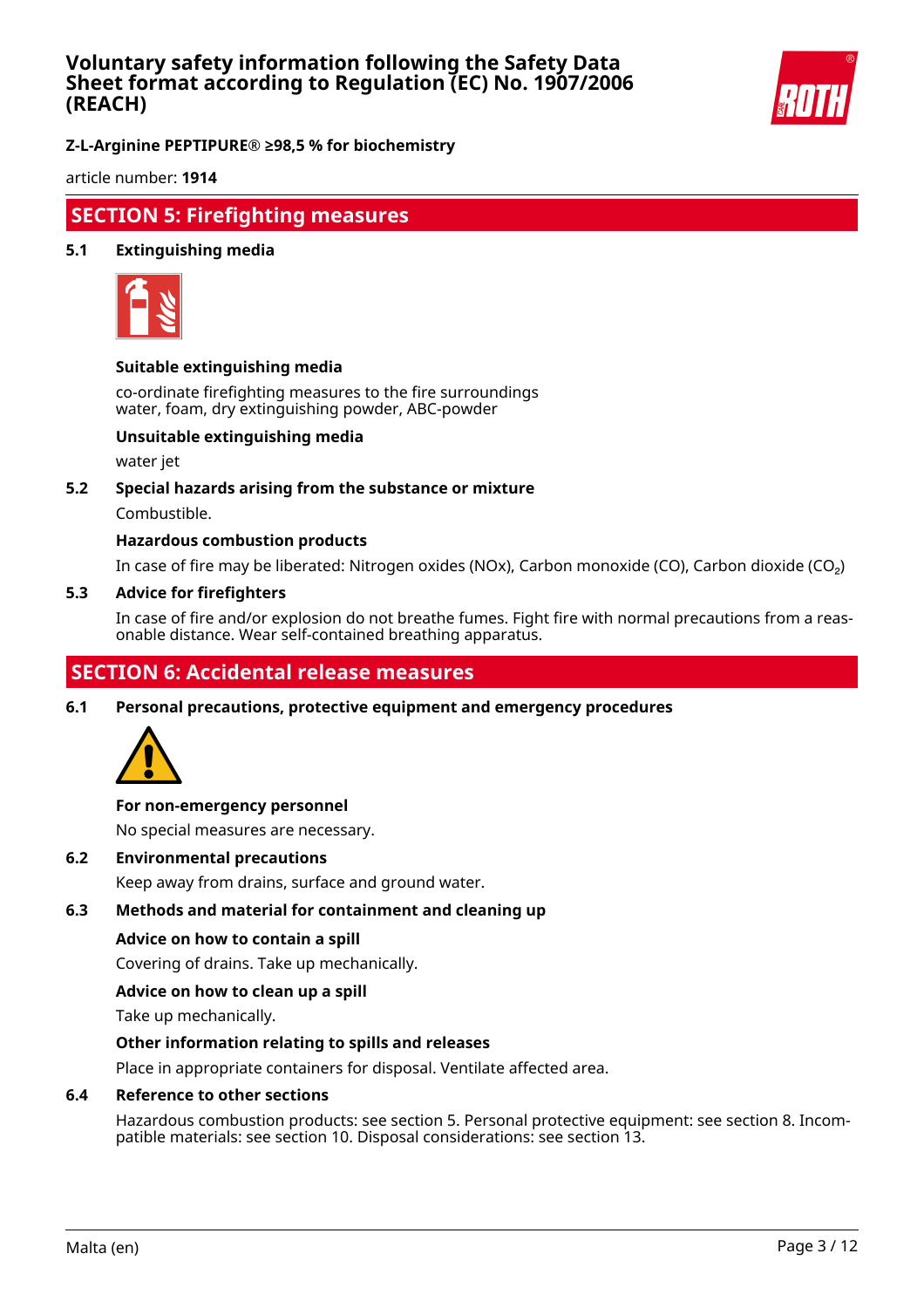

## **Z-L-Arginine PEPTIPURE® ≥98,5 % for biochemistry**

article number: **1914**

# **SECTION 7: Handling and storage**

- **7.1 Precautions for safe handling** No special measures are necessary. **Advice on general occupational hygiene** Keep away from food, drink and animal feedingstuffs.
- **7.2 Conditions for safe storage, including any incompatibilities** Store in a dry place.

**Incompatible substances or mixtures** Observe hints for combined storage.

**Consideration of other advice:**

**Specific designs for storage rooms or vessels**

Recommended storage temperature: 15 – 25 °C

**7.3 Specific end use(s)** No information available.

# **SECTION 8: Exposure controls/personal protection**

### **8.1 Control parameters**

#### **National limit values**

#### **Occupational exposure limit values (Workplace Exposure Limits)**

This information is not available.

### **8.2 Exposure controls**

## **Individual protection measures (personal protective equipment)**

#### **Eye/face protection**



Use safety goggle with side protection.

**Skin protection**



#### **• hand protection**

Wear suitable gloves. Chemical protection gloves are suitable, which are tested according to EN 374.

### **• type of material**

NBR (Nitrile rubber)

### **• material thickness**

>0,11 mm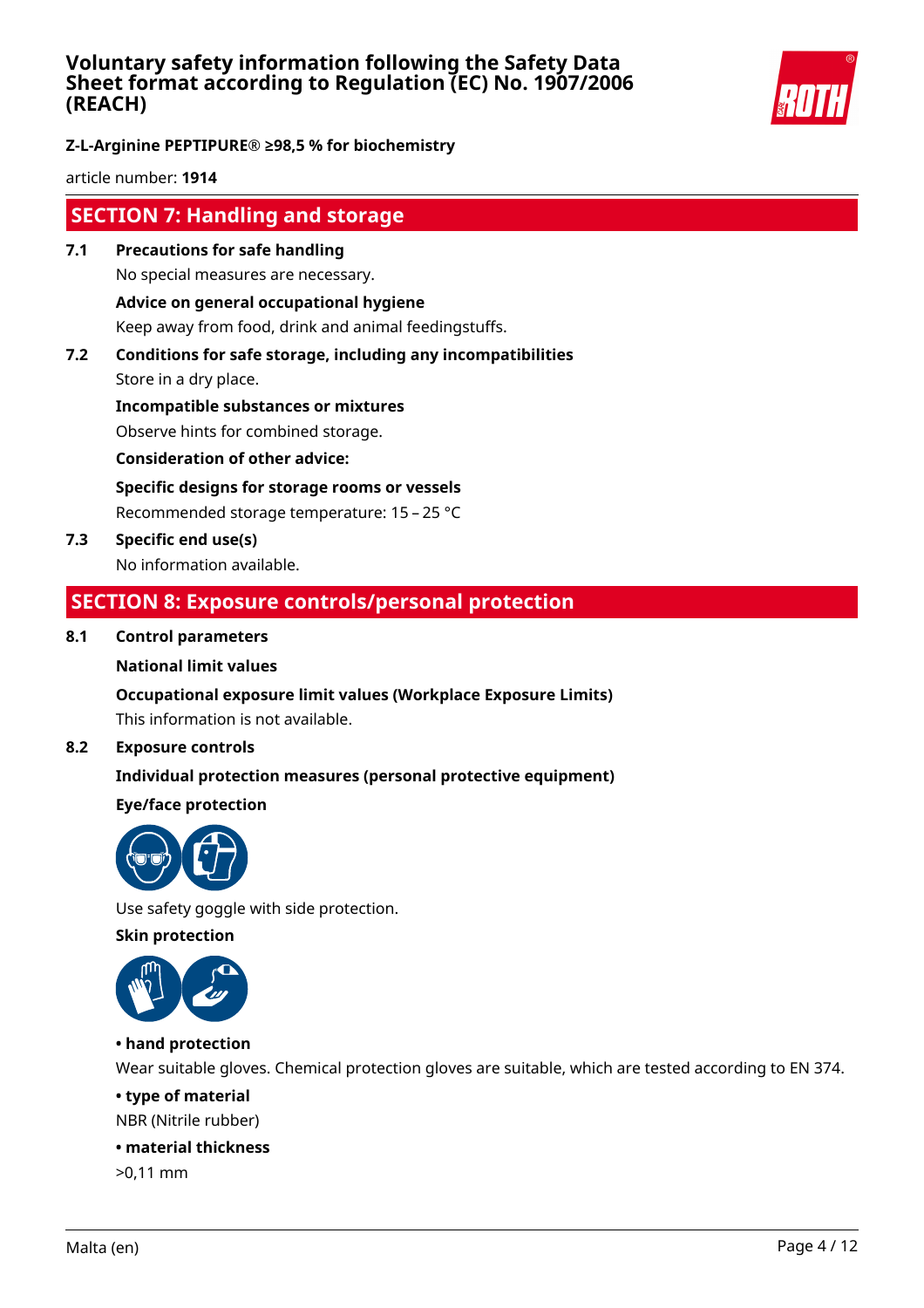

article number: **1914**

#### **• breakthrough times of the glove material**

>480 minutes (permeation: level 6)

#### **• other protection measures**

Take recovery periods for skin regeneration. Preventive skin protection (barrier creams/ointments) is recommended.

#### **Respiratory protection**



Respiratory protection necessary at: Dust formation. Particulate filter device (EN 143). P1 (filters at least 80 % of airborne particles, colour code: White).

#### **Environmental exposure controls**

Keep away from drains, surface and ground water.

# **SECTION 9: Physical and chemical properties**

#### **9.1 Information on basic physical and chemical properties**

| Physical state                                              | solid                                                        |
|-------------------------------------------------------------|--------------------------------------------------------------|
| Form                                                        | powder                                                       |
| Colour                                                      | whitish                                                      |
| Odour                                                       | characteristic                                               |
| Melting point/freezing point                                | 167 - 177 °C                                                 |
| Boiling point or initial boiling point and boiling<br>range | not determined                                               |
| Flammability                                                | this material is combustible, but will not ignite<br>readily |
| Lower and upper explosion limit                             | not determined                                               |
| Flash point                                                 | not applicable                                               |
| Auto-ignition temperature                                   | not determined                                               |
| Decomposition temperature                                   | not relevant                                                 |
| pH (value)                                                  | not applicable                                               |
| Kinematic viscosity                                         | not relevant                                                 |
| Solubility(ies)                                             |                                                              |
| Water solubility                                            | not determined                                               |
| Partition coefficient                                       |                                                              |
| Partition coefficient n-octanol/water (log value):          | this information is not available                            |
| Vapour pressure                                             | not determined                                               |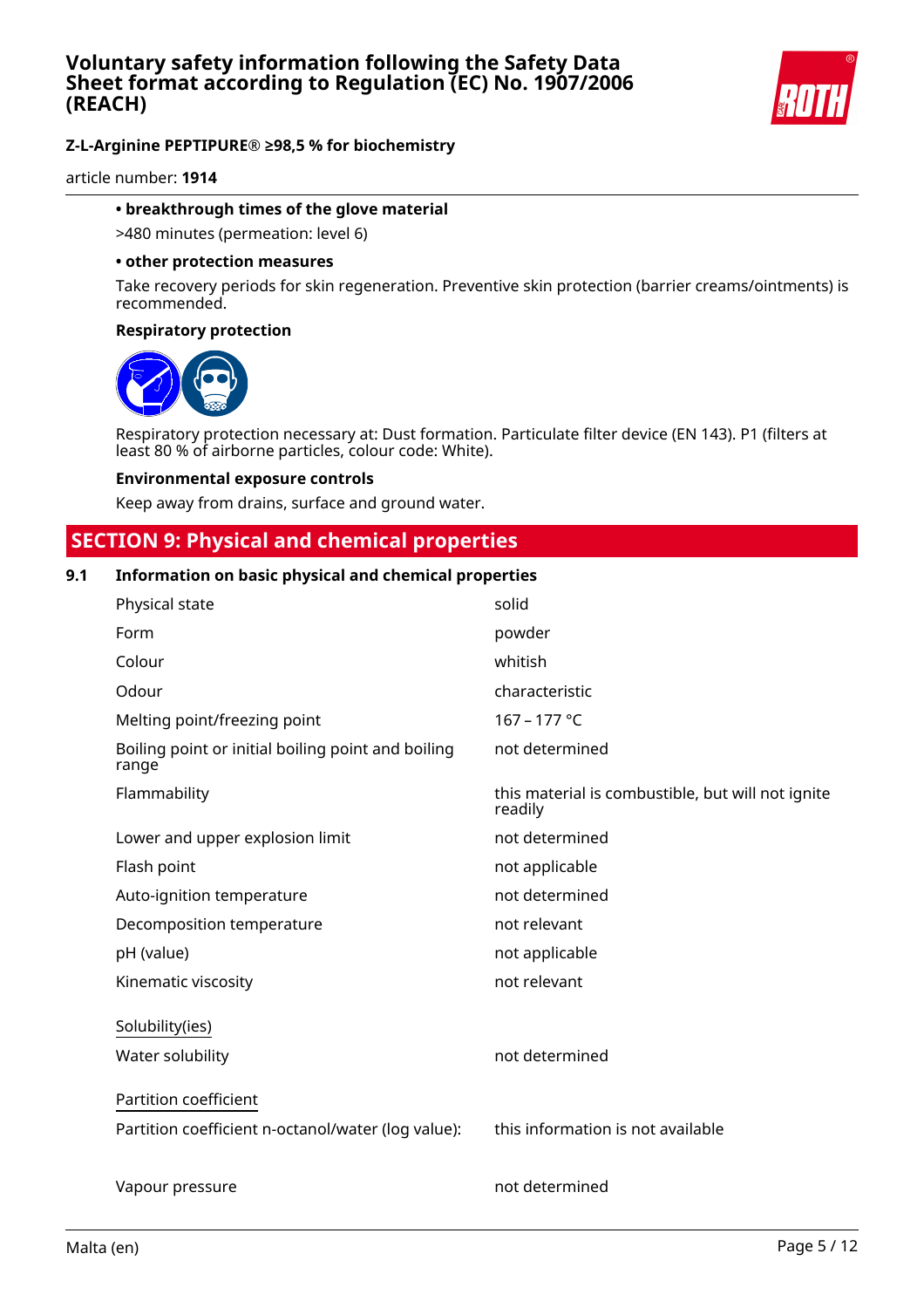

article number: **1914**

|     | Density and/or relative density                        |                                                                |
|-----|--------------------------------------------------------|----------------------------------------------------------------|
|     | Density                                                | not determined                                                 |
|     | Relative vapour density                                | information on this property is not available                  |
|     | Particle characteristics                               | No data available.                                             |
|     | Other safety parameters                                |                                                                |
|     | Oxidising properties                                   | none                                                           |
| 9.2 | <b>Other information</b>                               |                                                                |
|     | Information with regard to physical hazard<br>classes: | hazard classes acc. to GHS<br>(physical hazards): not relevant |
|     | Other safety characteristics:                          | There is no additional information.                            |

# **SECTION 10: Stability and reactivity**

#### **10.1 Reactivity**

The product in the delivered form is not dust explosion capable; the enrichment of fine dust however leads to the danger of dust explosion.

#### **10.2 Chemical stability**

The material is stable under normal ambient and anticipated storage and handling conditions of temperature and pressure.

#### **10.3 Possibility of hazardous reactions**

**Violent reaction with:** strong oxidiser, Acids

#### **10.4 Conditions to avoid**

UV-radiation/sunlight. Protect from moisture. Keep away from heat.

#### **10.5 Incompatible materials**

There is no additional information.

## **10.6 Hazardous decomposition products**

Hazardous combustion products: see section 5.

# **SECTION 11: Toxicological information**

## **11.1 Information on hazard classes as defined in Regulation (EC) No 1272/2008**

#### **Classification according to GHS (1272/2008/EC, CLP)**

This substance does not meet the criteria for classification in accordance with Regulation No 1272/ 2008/EC.

#### **Acute toxicity**

Shall not be classified as acutely toxic.

#### **Skin corrosion/irritation**

Shall not be classified as corrosive/irritant to skin.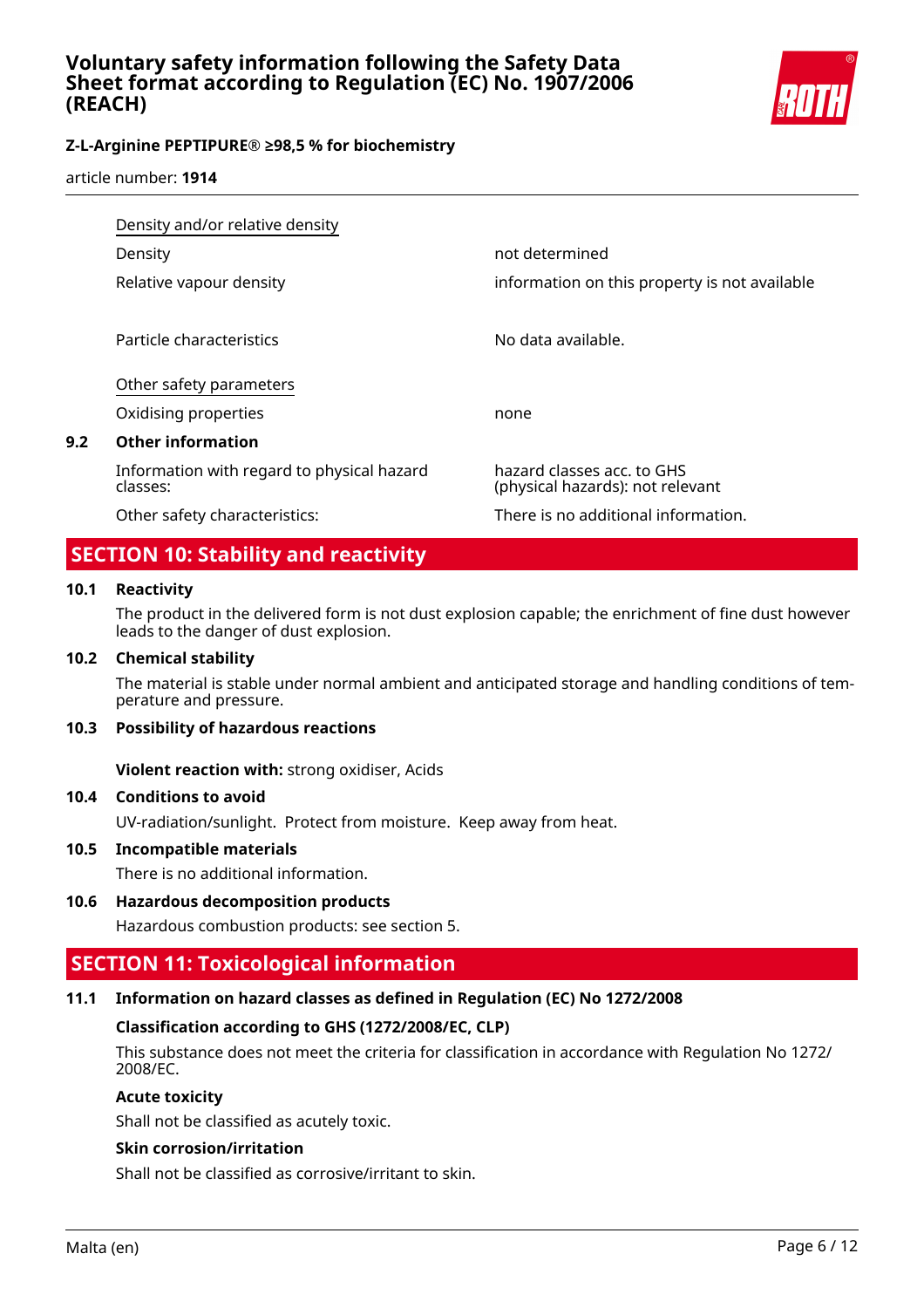

# **Z-L-Arginine PEPTIPURE® ≥98,5 % for biochemistry**

article number: **1914**

# **Serious eye damage/eye irritation**

Shall not be classified as seriously damaging to the eye or eye irritant.

#### **Respiratory or skin sensitisation**

Shall not be classified as a respiratory or skin sensitiser.

#### **Germ cell mutagenicity**

Shall not be classified as germ cell mutagenic.

#### **Carcinogenicity**

Shall not be classified as carcinogenic.

#### **Reproductive toxicity**

Shall not be classified as a reproductive toxicant.

#### **Specific target organ toxicity - single exposure**

Shall not be classified as a specific target organ toxicant (single exposure).

#### **Specific target organ toxicity - repeated exposure**

Shall not be classified as a specific target organ toxicant (repeated exposure).

#### **Aspiration hazard**

Shall not be classified as presenting an aspiration hazard.

#### **Symptoms related to the physical, chemical and toxicological characteristics**

#### **• If swallowed**

Data are not available.

**• If in eyes**

Data are not available.

#### **• If inhaled**

Data are not available.

#### **• If on skin**

Data are not available.

### **• Other information**

Health effects are not known.

# **11.2 Endocrine disrupting properties** Not listed.

#### **11.3 Information on other hazards**

There is no additional information.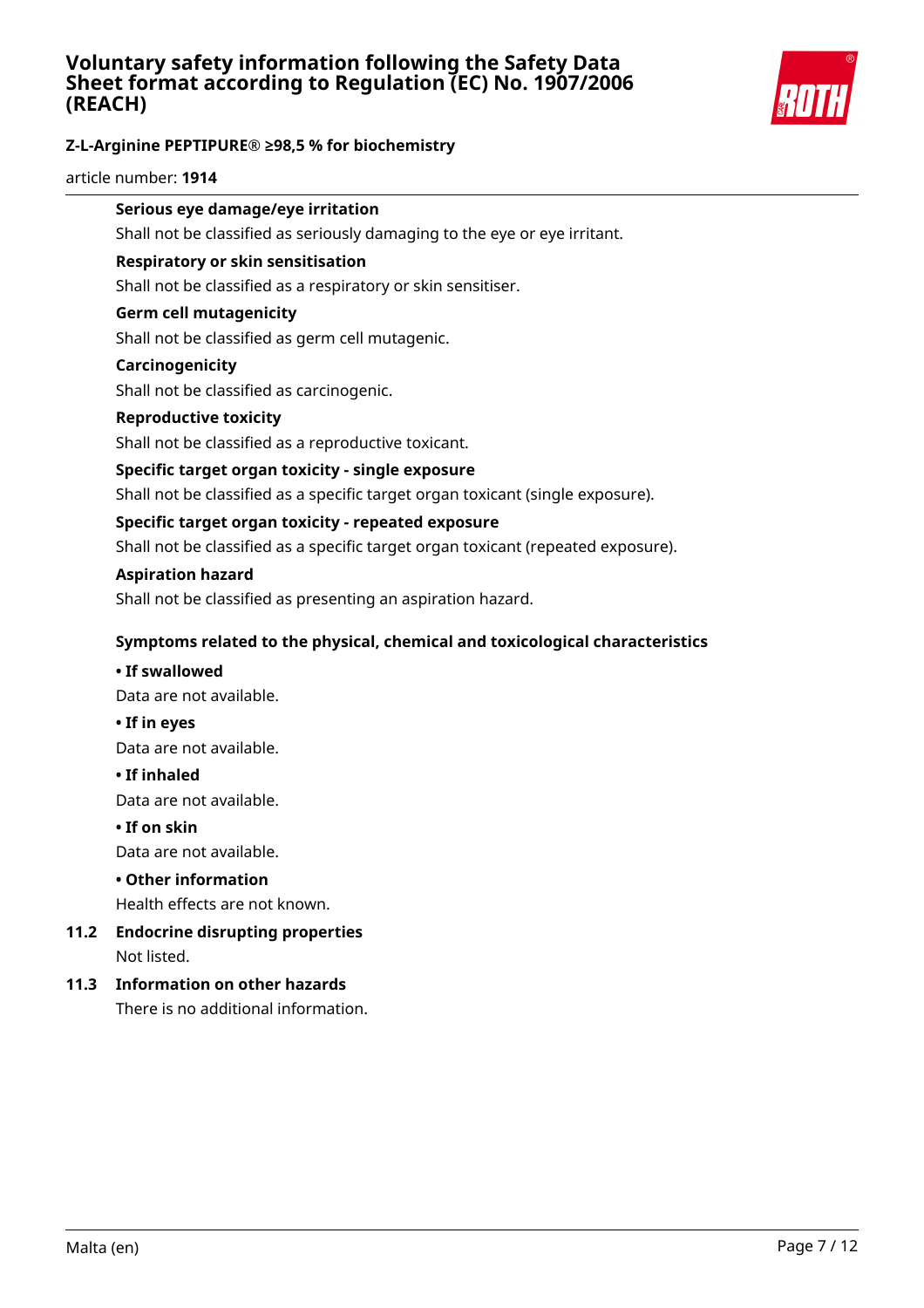

### **Z-L-Arginine PEPTIPURE® ≥98,5 % for biochemistry**

article number: **1914**

# **SECTION 12: Ecological information**

#### **12.1 Toxicity**

Shall not be classified as hazardous to the aquatic environment.

#### **Biodegradation**

Data are not available.

# **12.2 Process of degradability**

Theoretical Oxygen Demand with nitrification: 1,797  $mg/m<sub>on</sub>$ Theoretical Oxygen Demand: 1,453 mg/<sub>mg</sub> Theoretical Carbon Dioxide: 1,998 mg/mg

#### **12.3 Bioaccumulative potential**

Data are not available.

#### **12.4 Mobility in soil**

Data are not available.

### **12.5 Results of PBT and vPvB assessment** Data are not available.

### **12.6 Endocrine disrupting properties** Not listed.

**12.7 Other adverse effects**

Data are not available.

# **SECTION 13: Disposal considerations**

### **13.1 Waste treatment methods**



Consult the appropriate local waste disposal expert about waste disposal.

#### **Sewage disposal-relevant information**

Do not empty into drains.

#### **13.2 Relevant provisions relating to waste**

The allocation of waste identity numbers/waste descriptions must be carried out according to the EEC, specific to the industry and process. Waste catalogue ordinance (Germany).

#### **13.3 Remarks**

Waste shall be separated into the categories that can be handled separately by the local or national waste management facilities. Please consider the relevant national or regional provisions.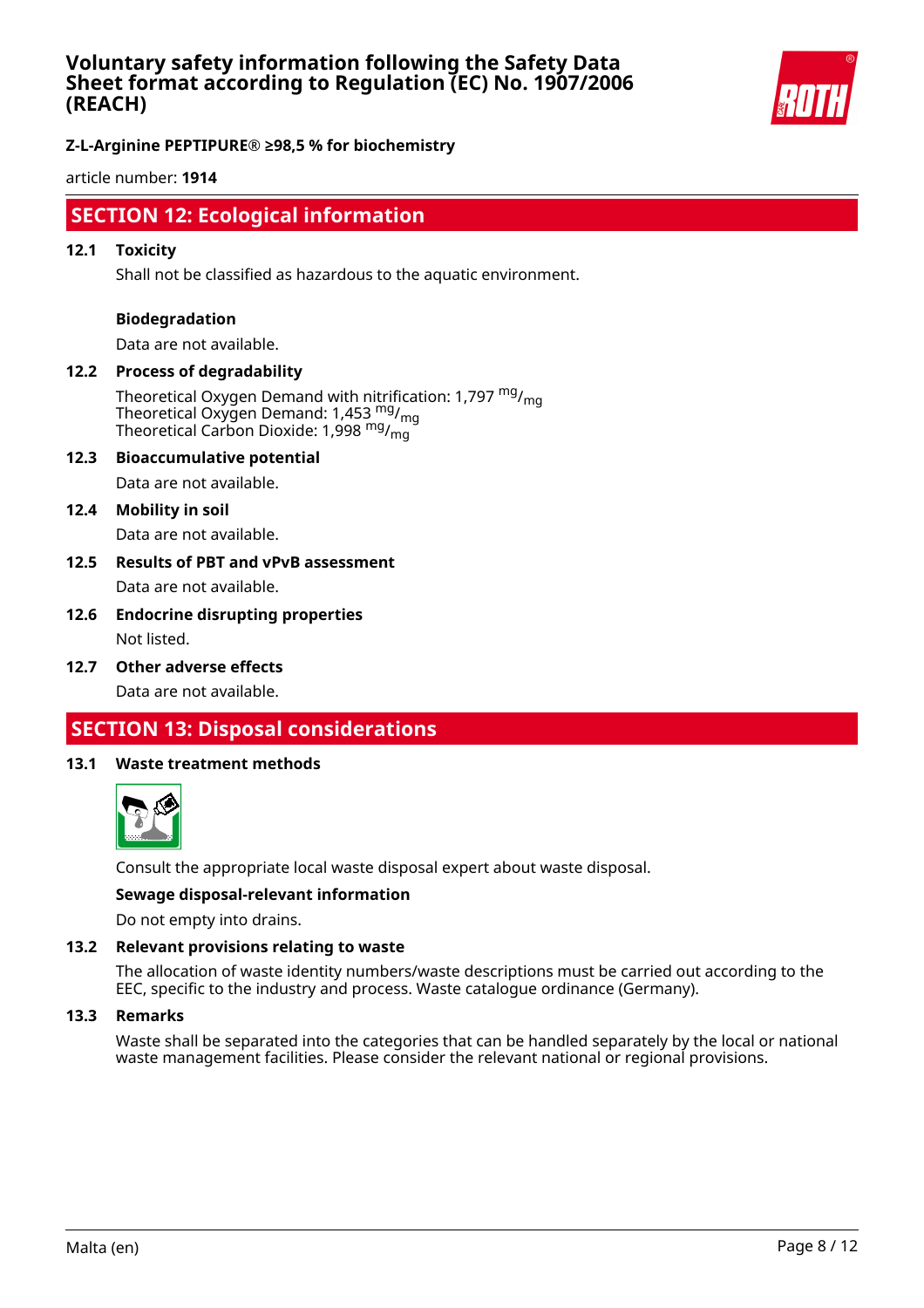

**Z-L-Arginine PEPTIPURE® ≥98,5 % for biochemistry**

article number: **1914**

# **SECTION 14: Transport information**

- **14.1 UN number or ID number not subject to transport regulations**
- **14.2 UN proper shipping name** not assigned
- **14.3 Transport hazard class(es)** none
- **14.4 Packing group not assigned**
- 

**14.5 Environmental hazards** non-environmentally hazardous acc. to the dangerous goods regulations

- **14.6 Special precautions for user** There is no additional information.
- **14.7 Maritime transport in bulk according to IMO instruments** The cargo is not intended to be carried in bulk.
- **14.8 Information for each of the UN Model Regulations**

# **Transport of dangerous goods by road, rail and inland waterway (ADR/RID/ADN) - Additional information**

Not subject to ADR, RID and ADN.

**International Maritime Dangerous Goods Code (IMDG) - Additional information** Not subject to IMDG.

**International Civil Aviation Organization (ICAO-IATA/DGR) - Additional information** Not subject to ICAO-IATA.

# **SECTION 15: Regulatory information**

#### **15.1 Safety, health and environmental regulations/legislation specific for the substance or mixture**

**Relevant provisions of the European Union (EU)**

#### **Restrictions according to REACH, Annex XVII**

not listed

## **List of substances subject to authorisation (REACH, Annex XIV)/SVHC - candidate list** Not listed.

**Seveso Directive**

| 2012/18/EU (Seveso III) |                                              |                                                                                            |              |
|-------------------------|----------------------------------------------|--------------------------------------------------------------------------------------------|--------------|
| <b>No</b>               | <b>Dangerous substance/hazard categories</b> | Qualifying quantity (tonnes) for the application of lower and upper-tier re-<br>quirements | <b>Notes</b> |
|                         | not assigned                                 |                                                                                            |              |

#### **Deco-Paint Directive**

VOC content  $\begin{array}{ccc} \vert & 0 \end{array}$ 

**Industrial Emissions Directive (IED)**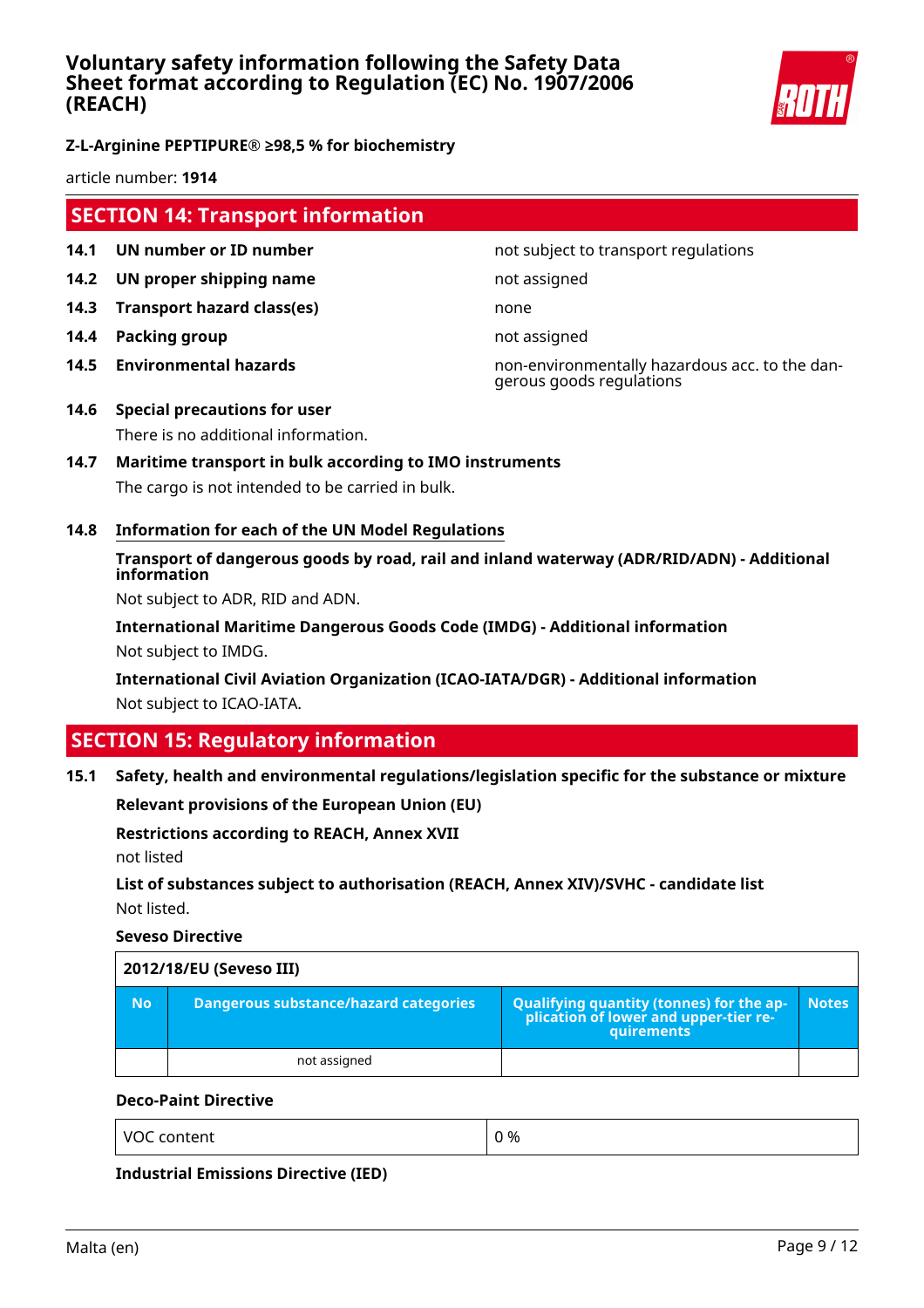

article number: **1914**

| VOC content                                                                                                                            | 0 % |
|----------------------------------------------------------------------------------------------------------------------------------------|-----|
| Directive on the restriction of the use of certain hazardous substances in electrical and<br>electronic equipment (RoHS)<br>not listed |     |
| Regulation concerning the establishment of a European Pollutant Release and Transfer<br><b>Register (PRTR)</b>                         |     |
| not listed                                                                                                                             |     |
| Water Framework Directive (WFD)<br>not listed                                                                                          |     |
| Regulation on the marketing and use of explosives precursors<br>not listed                                                             |     |
| <b>Regulation on drug precursors</b><br>not listed                                                                                     |     |
| Regulation on substances that deplete the ozone layer (ODS)<br>not listed                                                              |     |
|                                                                                                                                        |     |

### **Regulation concerning the export and import of hazardous chemicals (PIC)**

not listed

### **Regulation on persistent organic pollutants (POP)**

not listed

#### **Other information**

Directive 94/33/EC on the protection of young people at work. Observe employment restrictions under the Maternity Protection Directive (92/85/EEC) for expectant or nursing mothers.

#### **National inventories**

| <b>Country</b> | <b>Inventory</b> | <b>Status</b>       |
|----------------|------------------|---------------------|
| CA             | <b>NDSL</b>      | substance is listed |
| EU             | <b>ECSI</b>      | substance is listed |
| JP             | ISHA-ENCS        | substance is listed |
| TW             | <b>TCSI</b>      | substance is listed |
| US             | <b>TSCA</b>      | substance is listed |

**Legend**

ECSI EC Substance Inventory (EINECS, ELINCS, NLP) ISHA-ENCS Inventory of Existing and New Chemical Substances (ISHA-ENCS) NDSL Non-domestic Substances List (NDSL) TESHA-ENCS Inventory of Existing and New Chemic<br>
NDSL Non-domestic Substances List (NDSL)<br>
TCSI Taiwan Chemical Substance Inventory<br>
TSCA Toxic Substance Control Act Toxic Substance Control Act

## **15.2 Chemical Safety Assessment**

No Chemical Safety Assessment has been carried out for this substance.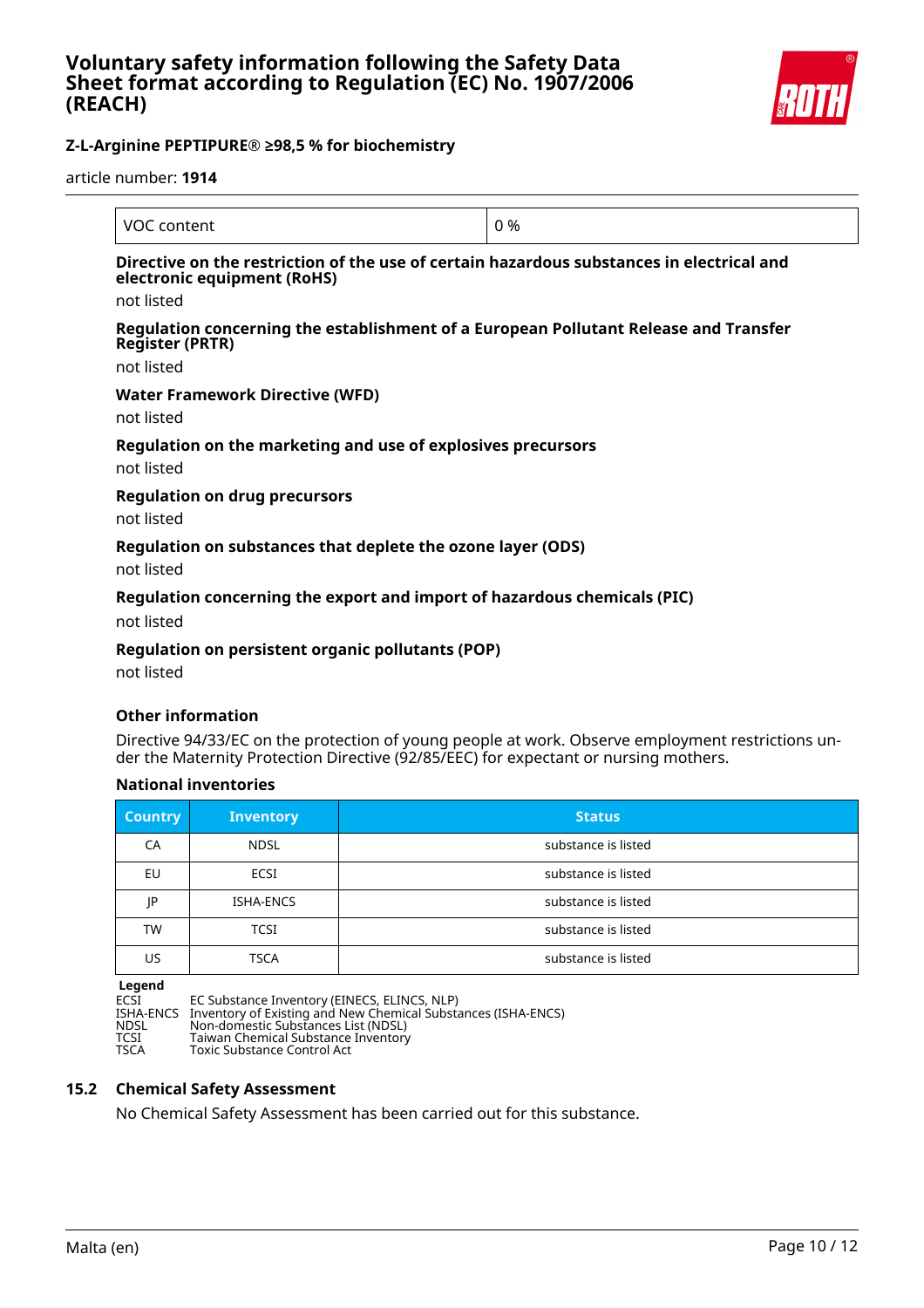

## **Z-L-Arginine PEPTIPURE® ≥98,5 % for biochemistry**

article number: **1914**

# **SECTION 16: Other information**

## **Indication of changes (revised safety data sheet)**

Alignment to regulation: Regulation (EC) No. 1907/2006 (REACH), amended by 2020/878/EU

#### Restructuring: section 9, section 14

| <b>Section</b> | <b>Former entry (text/value)</b>                      | <b>Actual entry (text/value)</b>                                                                                             | Safety-<br>relev-<br>ant |
|----------------|-------------------------------------------------------|------------------------------------------------------------------------------------------------------------------------------|--------------------------|
| 2.2            | Signal word:<br>not required                          |                                                                                                                              | yes                      |
| 2.3            | Other hazards:<br>There is no additional information. | Other hazards                                                                                                                | yes                      |
| 2.3            |                                                       | Results of PBT and vPvB assessment:<br>According to the results of its assessment, this<br>substance is not a PBT or a vPvB. | yes                      |

#### **Abbreviations and acronyms**

| Abbr.           | <b>Descriptions of used abbreviations</b>                                                                                                                                                                                       |
|-----------------|---------------------------------------------------------------------------------------------------------------------------------------------------------------------------------------------------------------------------------|
| <b>ADN</b>      | Accord européen relatif au transport international des marchandises dangereuses par voies de naviga-<br>tion intérieures (European Agreement concerning the International Carriage of Dangerous Goods by In-<br>land Waterways) |
| <b>ADR</b>      | Accord relatif au transport international des marchandises dangereuses par route (Agreement concern-<br>ing the International Carriage of Dangerous Goods by Road)                                                              |
| CAS             | Chemical Abstracts Service (service that maintains the most comprehensive list of chemical substances)                                                                                                                          |
| <b>CLP</b>      | Regulation (EC) No 1272/2008 on classification, labelling and packaging of substances and mixtures                                                                                                                              |
| <b>DGR</b>      | Dangerous Goods Regulations (see IATA/DGR)                                                                                                                                                                                      |
| EC No           | The EC Inventory (EINECS, ELINCS and the NLP-list) is the source for the seven-digit EC number, an identi-<br>fier of substances commercially available within the EU (European Union)                                          |
| <b>EINECS</b>   | European Inventory of Existing Commercial Chemical Substances                                                                                                                                                                   |
| <b>ELINCS</b>   | European List of Notified Chemical Substances                                                                                                                                                                                   |
| <b>GHS</b>      | "Globally Harmonized System of Classification and Labelling of Chemicals" developed by the United Na-<br>tions                                                                                                                  |
| <b>IATA</b>     | <b>International Air Transport Association</b>                                                                                                                                                                                  |
| <b>IATA/DGR</b> | Dangerous Goods Regulations (DGR) for the air transport (IATA)                                                                                                                                                                  |
| <b>ICAO</b>     | International Civil Aviation Organization                                                                                                                                                                                       |
| <b>IMDG</b>     | International Maritime Dangerous Goods Code                                                                                                                                                                                     |
| <b>NLP</b>      | No-Longer Polymer                                                                                                                                                                                                               |
| PBT             | Persistent, Bioaccumulative and Toxic                                                                                                                                                                                           |
| <b>REACH</b>    | Registration, Evaluation, Authorisation and Restriction of Chemicals                                                                                                                                                            |
| <b>RID</b>      | Règlement concernant le transport International ferroviaire des marchandises Dangereuses (Regula-<br>tions concerning the International carriage of Dangerous goods by Rail)                                                    |
| <b>SVHC</b>     | Substance of Very High Concern                                                                                                                                                                                                  |
| <b>VOC</b>      | Volatile Organic Compounds                                                                                                                                                                                                      |